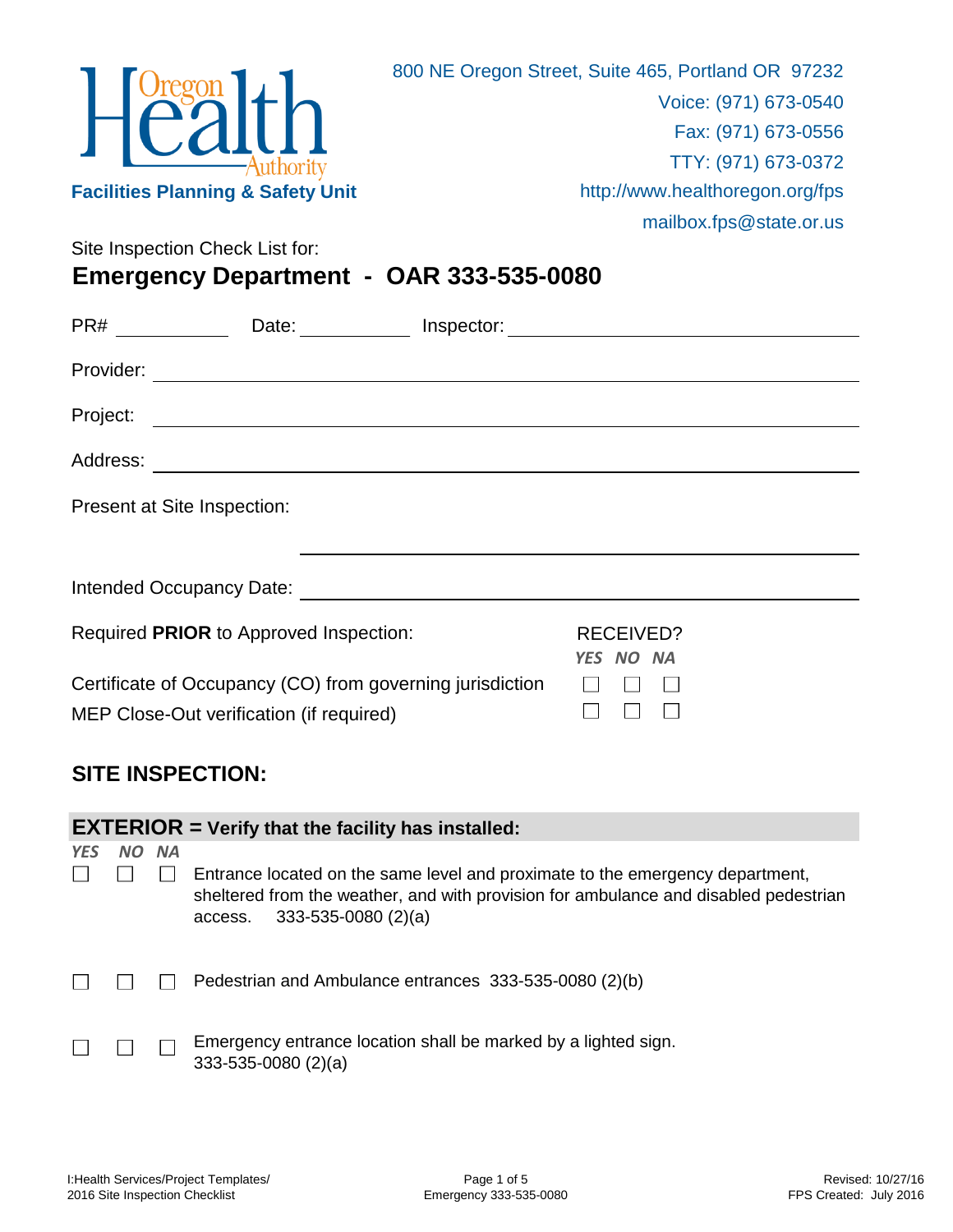|                                                   | The emergency access shall be paved to permit discharge of patients from |
|---------------------------------------------------|--------------------------------------------------------------------------|
| automobiles and ambulances. $333-535-0080$ (2)(a) |                                                                          |

|  | $\Box$ $\Box$ Temporary parking convenient to the entrance shall be provided. |
|--|-------------------------------------------------------------------------------|
|  | $333 - 535 - 0080$ (2)(a)                                                     |

## **EMERGENCY ROOMS: INTERIOR = Verify that the facility has installed:**

| <b>YES</b> | NO NA |                                  |                                                                                                                                                                                                                                                           |
|------------|-------|----------------------------------|-----------------------------------------------------------------------------------------------------------------------------------------------------------------------------------------------------------------------------------------------------------|
|            |       | $\mathsf{L}$<br>$\Box$<br>$\Box$ | Hospitals providing emergency services shall include the following:<br>Public waiting space with: 333-535-0080 (2)(c)<br><b>Toilet facilities</b><br>Public telephone<br>Drinking fountains<br>A reception area 333-535-0080 (2)(b)                       |
|            |       |                                  | Storage area out of line of traffic for stretchers and wheelchairs with access from<br>emergency entrances.<br>333-535-0080 (2)(k)                                                                                                                        |
|            |       |                                  | Triage and control area conveniently located near the entrance<br>333-535-0080 (2)(b)                                                                                                                                                                     |
|            |       |                                  | The control station(s) shall be located to permit staff observation and control of access<br>333-535-0080 (2)(b)<br>to treatment areas                                                                                                                    |
|            |       |                                  | Communication center with related equipment shall be convenient to the control<br>station(s), nursing station and have radio, telephone, and intercommunication systems.<br>333-535-0080 (2)(i)                                                           |
|            |       |                                  | Access to radiology and laboratory services. 333-535-0080 (2)(j)                                                                                                                                                                                          |
|            |       |                                  | Staff work and charting area(s) this may be combined with reception and control area<br>or located within the treatment room.<br>333-535-0080 (2)(l)                                                                                                      |
|            |       |                                  | Storage out of traffic and under staff control for general medical/surgical emergency<br>supplies, medications and equipment such as a ventilator, defibrillator, pumps, patient<br>monitoring, portable imaging readers and splints. 333-535-0080 (2)(m) |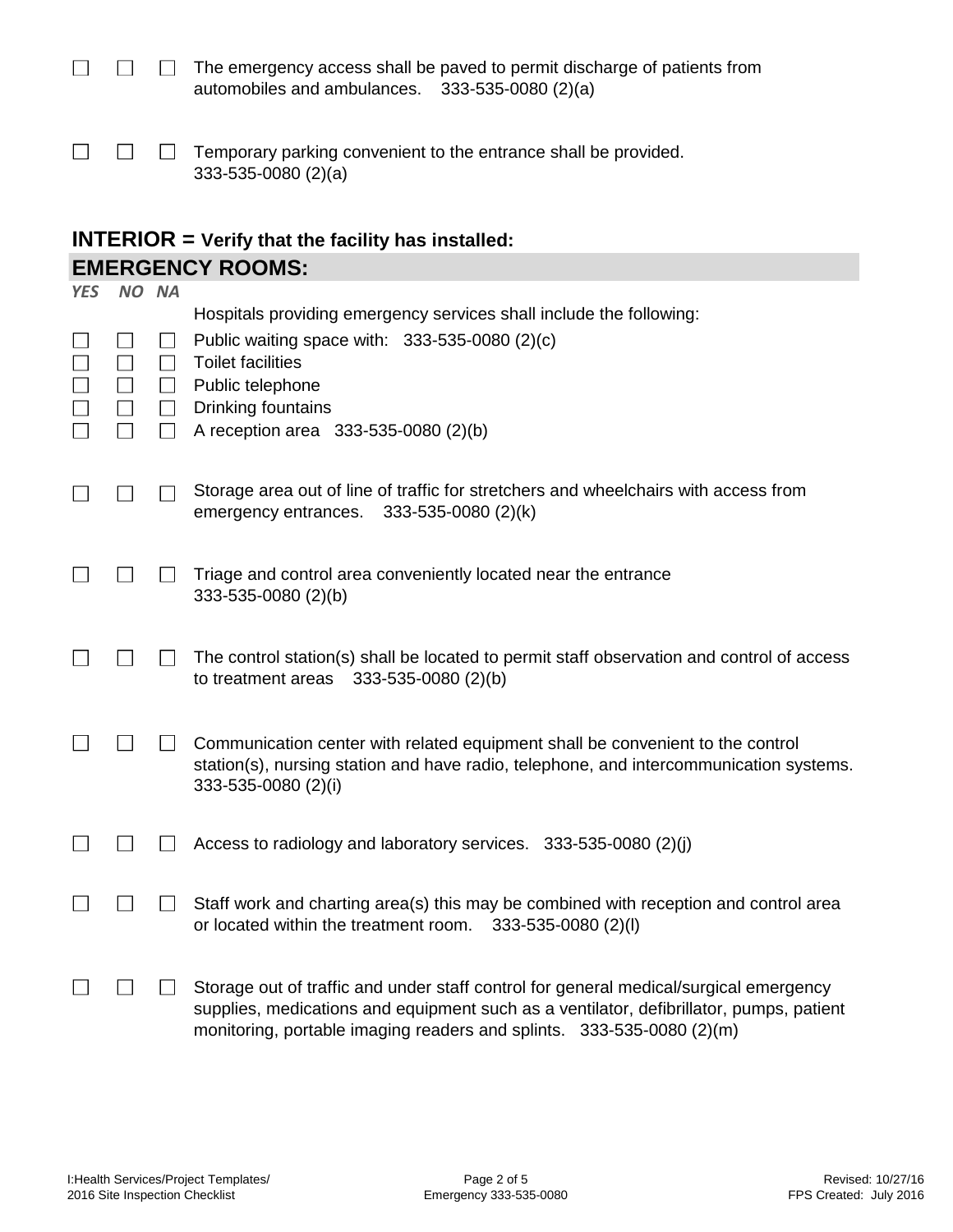|            |           |           | Soiled utility room or area per OAR 333-535-0260 (5) containing clinical sink, work<br>counter, a hand-washing station, waste receptacle, and linen receptacle.<br>333-535-0080 (2)(n)                                                                          |
|------------|-----------|-----------|-----------------------------------------------------------------------------------------------------------------------------------------------------------------------------------------------------------------------------------------------------------------|
|            |           |           | Security station where dictated by the functional program, a security station system<br>shall be located near the emergency entrances and triage/reception area. 333-535-<br>0080(2)(p)                                                                         |
|            |           |           | Accommodation for hospital security staff, police officers and monitoring equipment<br>e.g Silent alarms, panic buttons, intercom systems, visual monitoring devices, etc.<br>333-535-0080 (2)(p)(A) that is near emergency entrance and triage/reception area. |
|            |           |           | Examination and treatment room(s)<br>333-535-0080 (2)(d)                                                                                                                                                                                                        |
|            |           |           | <b>EXAMINATION &amp; TREATMENT ROOMS:</b>                                                                                                                                                                                                                       |
| <b>YES</b> | <b>NO</b> | <b>NA</b> |                                                                                                                                                                                                                                                                 |
|            |           |           | Each examination room shall have a minimum clear floor area of 120 SF exclusive of<br>toilets, waiting area and casework. $333-535-0080$ (2)(d)(A)                                                                                                              |
|            |           |           | Examination room shall contain: $333-535-0080$ (2)(d)(B)                                                                                                                                                                                                        |
|            |           |           | An examination light                                                                                                                                                                                                                                            |
|            |           |           | <b>Medication storage</b>                                                                                                                                                                                                                                       |
|            |           |           | Work counter                                                                                                                                                                                                                                                    |
|            |           |           | A hand-washing station                                                                                                                                                                                                                                          |
|            |           |           | Medical gas outlets per Table 5, (OAR 333-535-0300)                                                                                                                                                                                                             |
|            |           |           | Electrical outlets above floor level to accommodate required equipment                                                                                                                                                                                          |
|            |           |           | Suction                                                                                                                                                                                                                                                         |
|            |           |           | Space for storage of emergency equipment such as emergency treatment trays,<br>defibrillator, cardiac monitor, and resuscitator                                                                                                                                 |
|            |           |           | Patient toilet room convenient to treatment room(s) that shall include a nurse call<br>device or other approved alternative to summon staff.<br>333-535-0080 (2)(o)                                                                                             |
|            |           |           | <b>TREATMENT CUBICLES:</b>                                                                                                                                                                                                                                      |
| <b>YES</b> | NO NA     |           |                                                                                                                                                                                                                                                                 |
|            |           |           | Where treatment cubicles are in open multiple-bed area:<br>333-535-0080 (2)(d)(C)(i)                                                                                                                                                                            |
|            |           |           | Each cubicle shall have a minimum of 80 SF of clear floor space                                                                                                                                                                                                 |

 $\Box$ A minimum of 5 feet between beds

 $\Box$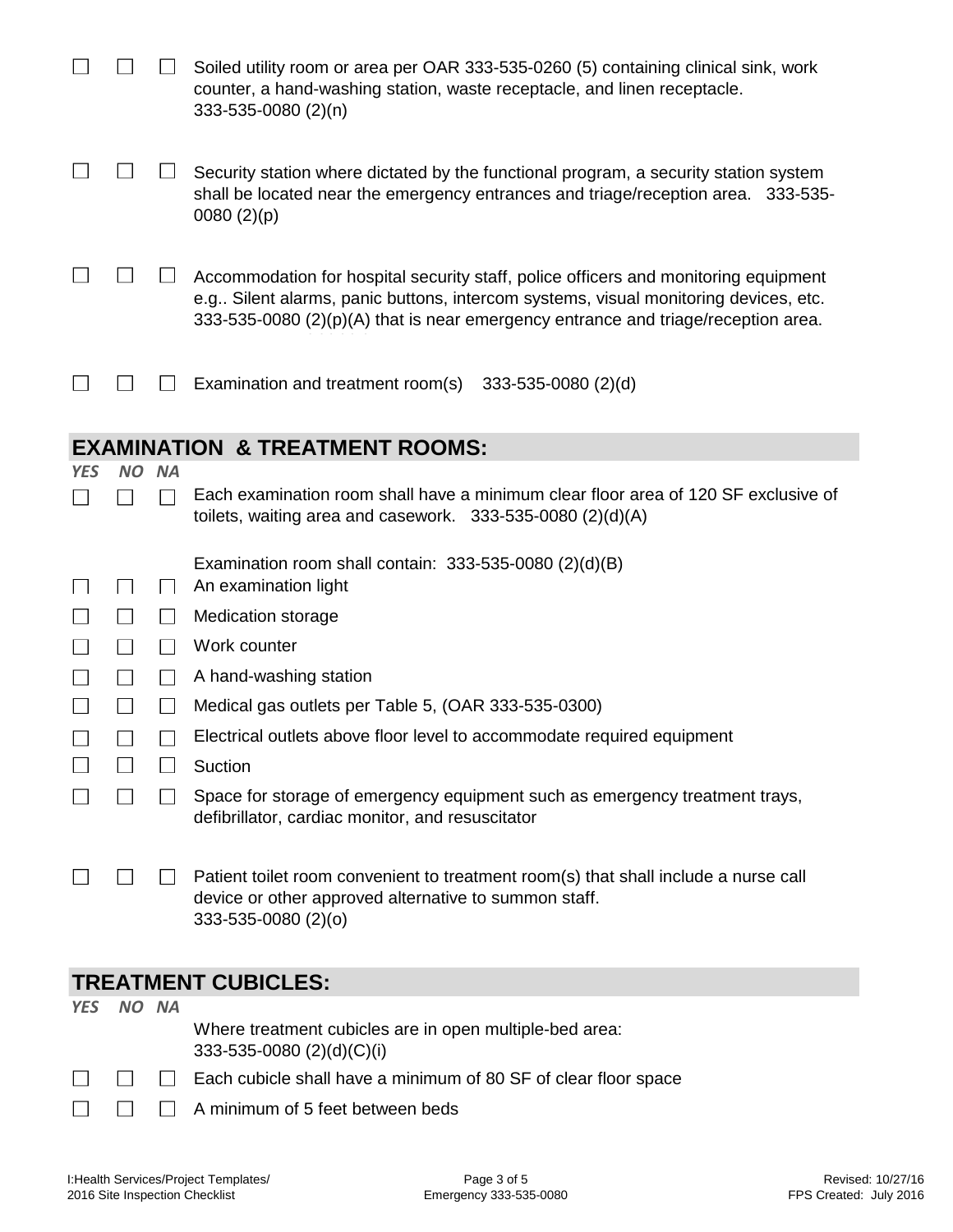$\Box$  Hand wash stations shall be provided at a rate of 1 per 4 treatment cubicles.  $\Box$  $\Box$ 333-535-0080 (2)(d)(C)(ii)

## **TRAUMA/CARDIAC ROOMS:**

 $\Box$ 

| <b>YES</b> | NO NA | Trauma/cardiac rooms for emergency procedures, including emergency surgery shall                                                                                                                              |
|------------|-------|---------------------------------------------------------------------------------------------------------------------------------------------------------------------------------------------------------------|
|            |       | have:<br>At least 250 SF of clear floor space. 333-535-0080 (2)(e)(A)                                                                                                                                         |
|            |       | Additional square footage and cubicle curtains for privacy shall be provided to<br>accommodate more than one patient at a time in the trauma room.<br>333-535-0080 (2)(e)(B)                                  |
|            |       | Cabinets and emergency supply shelves, image readers, examination lights, and<br>counter space for writing in each room.<br>$333 - 535 - 0080$ (2)(e)(C)                                                      |
|            |       | Provisions in each room for monitoring equipment.<br>$333-535-0080$ (2)(e)(D)                                                                                                                                 |
|            |       | Storage provided for immediate access to protective attire for infection control.<br>333-535-0080 (2)(e)(E)                                                                                                   |
|            |       | Doorways leading from the ambulance entrance to the cardiac trauma room shall be a<br>minimum of 5 feet wide to simultaneously accommodate stretchers, equipment, and<br>personnel.<br>333-535-0080 (2)(e)(F) |
|            |       | Medical gas outlets shall equal that required of an operating room in Table 5, OAR 333-<br>535-0300.<br>333-535-0080 (2)(e)(G)                                                                                |
|            |       | Scrub stations or hand-wash stations located in or adjacent to each trauma or<br>orthopedic room 333-535-0080 (2)(g)                                                                                          |
|            |       | There shall be storage for orthopedic supplies including but not limited to:<br>333-535-0080 (2)(f)                                                                                                           |
|            |       | <b>Splints</b>                                                                                                                                                                                                |
|            |       | <b>Traction hoods</b>                                                                                                                                                                                         |
|            |       | Portable image readers                                                                                                                                                                                        |